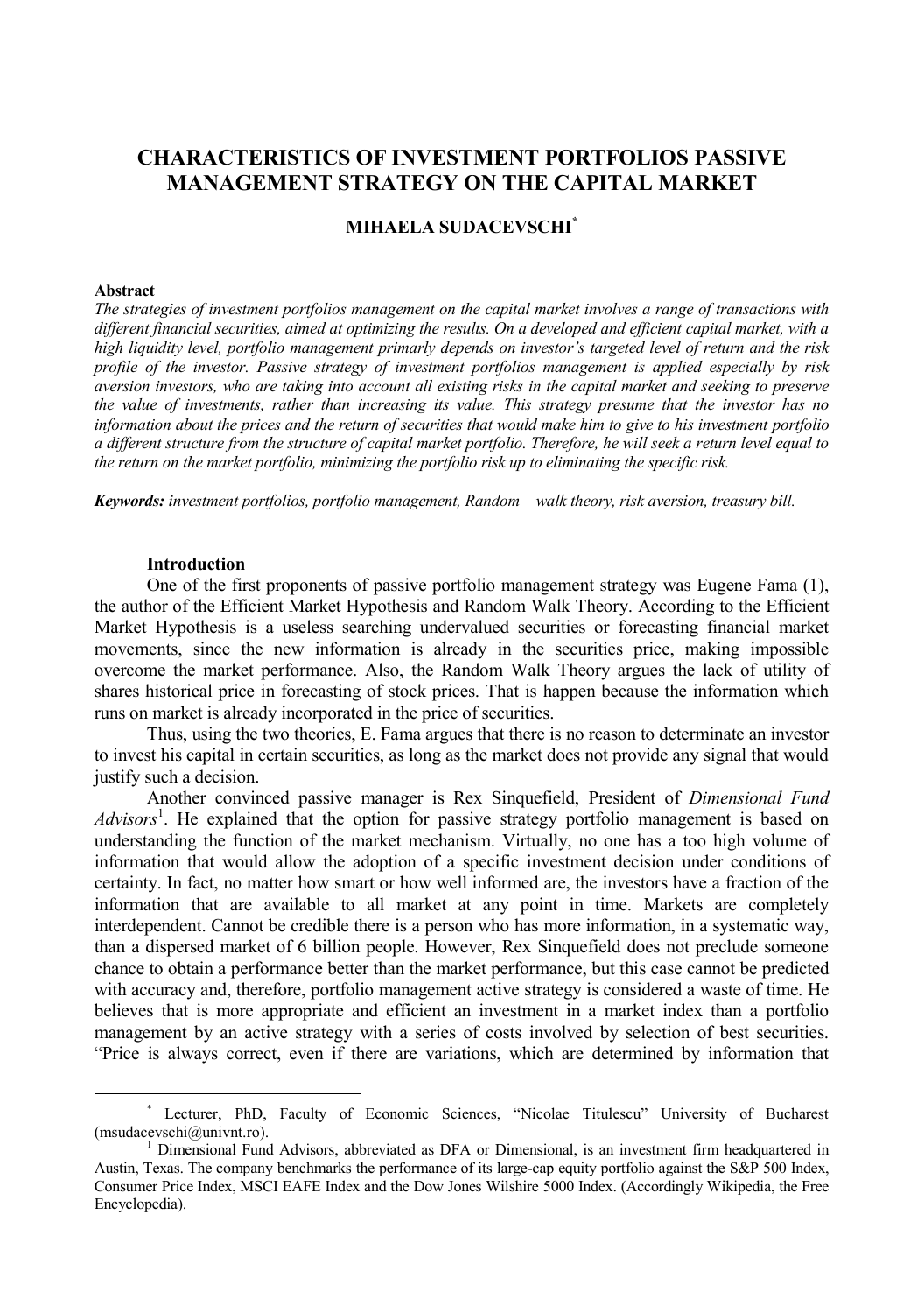continuously appear on the market" is Rex Sinquefield's argument for a portfolio management passive strategy.

Finally, Merton Miller, Nobel Prize laureate (1990), also explains why passive management exceed that active one: "I favor passive investing for most investors, because markets are amazingly successful devices for incorporating information into stock prices. I believe, along with Friedrich Hayek [also a Nobel laureate, and a contemporary of John Maynard Keynes] and others, that information is not some big thing that's locked in a safe somewhere. It exists in bits and pieces scattered all over the world."<sup>2</sup> (interview for "Investment Gurus").

## **The portfolio selection and diversification**

Investing in shares is a complex process. Even if the investment is short term (speculation) or a long term investment, a financial planning should be done and set the strategy to be followed. A rational management of investment capital involves keeping a liquid part of it. For a better risk management, financial assets should be placed as diversified (bank deposits, units, bonds, pension plans, life insurance or shares). The amount allocated for investment in shares should be in accordance with investor profile and its tolerance to risk (investor with risk appetite / individual risk aversion). Even if can be made equity investments with substantial reduction in risk, it is recommended that the amount of money that is aimed to be invested in shares be not planned for other investments.

## **Investment strategy**

When forming a share portfolio, each investor sets a target of his return for the entire portfolio or sets a return target on each share of the portfolio. Thus, portfolio formation criterion is probability – risk / mean – variance. The mean – variance optimization used in standard asset allocation models is extremely sensitive to the expected return assumptions the investor must provide. Investor's return target is usually established long term of 1 year and therefore, the overall return on investment in shares may be compared to bank deposits interest rate for 1 year or term interest rate on government securities (money investments in zero risk conditions or risk free assets). It is also recommended that before making investment in shares, each investor establish the return objective and risk limit that he is prepared to assume.

The securities efficient portfolio selection, traded on the financial market requires three basic conditions:

1.Investors rational behavior, who target a level of the risk assumed in direct ratio to expected return of investments portfolio.

2.There is a positive correlation between the returns of portfolio's securities.

3.The price changes of securities are purely random. This means that changes in the price result only from the release of new information, which is completely unpredictable.

As financial instruments became more diverse and venture decision turns into a real risk, portfolio management becomes more and more difficult. Theoretically, there are only two portfolio management models: passive investment strategy and active investment strategy, both taking into account market performance. Nevertheless, it is obvious that today efficient management of portfolio is based on models created by complex informatics programs with massive quantity of information. Bringing together these elements can give, most of the time, surprisingly valuable solutions,

Portfolio's financial management aims to provide a superior return of financial investment than any other financial solutions. Thus, investments portfolio valuation and efficient management of portfolio will be made and will be anticipated by mean – variance criterion. It will be observed securities efficient combination that will lead to earn portfolios on the efficiency frontier.

 $\overline{a}$ 

<sup>2</sup> *Investment Gurus* by Peter J. Tanous, New York Institute of Finance, 1997.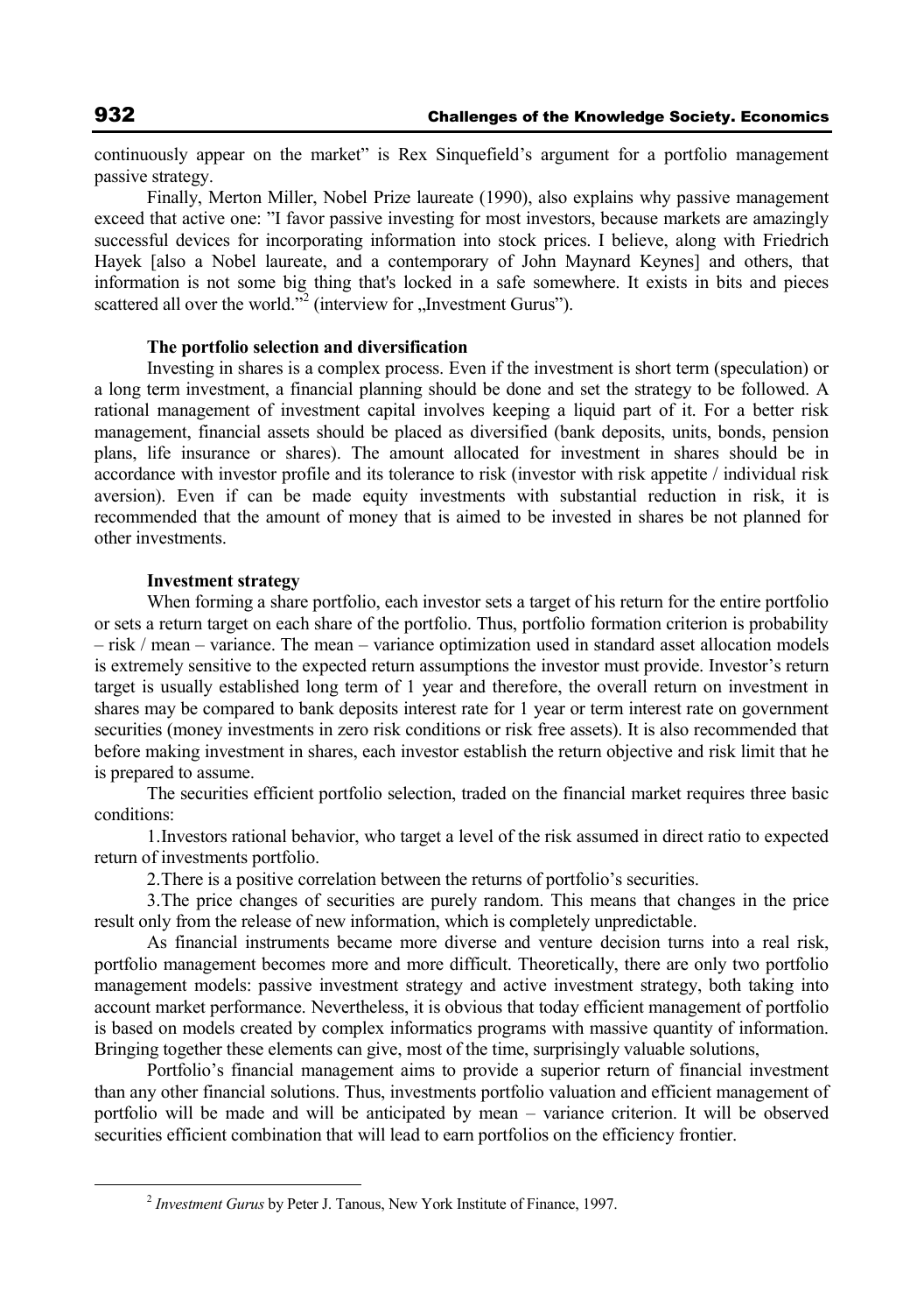## Mihaela Sudacevschi 933

The placement of available financial resources of individuals or companies can be done both on the money market and capital market, the option for the portfolio assets being justified by the risk – expected return ratio. Usually, the investment on the stock market is preferred as it provides an additional return from the investment on the money market. But investment on the capital market is more difficult than the other one and requires a detailed financial analysis of investment under certain conditions of income and costs, profitability and risk, respectively.

As a result of investments on the capital market, the investor expects to earn income, being ready to assume a certain level of transaction costs involved. Therefore, for investments in equities, investors expect to earn from dividends and capital gains as a result of the positive evolution of the shares price, which are investment subjects. In case of bond investments, the expected gain for the investor is permanent, for the entire bond life cycle and it consist in a bond coupon. The bond interest coupon means the annual interest amount, calculated as a percentage of the bond face value. In case of a discount bond issue, the earning per bond is generated by the difference between tha sale price of the financial tile and the face value repaid at maturity. If the investor chooses fund units for his investment, the income will consist in increasing in value of the net assets of the fund. The net asset value per unit of fund (NAVU) is the current market value of fund holdings, expressed as unitary value<sup>3</sup>. The NAVU is daily determined and it is calculated as:

# *TotalFundUnits TotalAssets TotalLiabilities NAVU*

A higher net asset value per unit of fund indicates a higher investment.

The basic rule of stock exchange is "buy cheap and sell high". This is the goal of all investors in the stock exchange, even if they are short-term investors (the stock exchange speculators), medium-term or long-term investors in the stock exchange (institutional investors).

One of the main concerns of the portfolio manager is the fact that the portfolio internal rate of return must be, in any case, higher than the other forms of investment return. Under this approach, it is aimed a certain return – risk ratio, as a goal of investment performance. Since the portfolio is a combination of securities, it has the same performance characteristics of the securities, the randomness of the profitability, the systematic and the specific component of risk.

Modern portfolio theory goes around of two fundamental concepts, which are: the efficient portfolio and optimizing portfolio structure. Financial fund managers will always try to find the efficient combinations of securities or, in other words, portfolios located on the efficiency frontier, which could satisfy investment's utility function for investors, or their attitude to risk. Optimal and efficient portfolios on the financial market are the result of various factors, such as: the rational behavior of investors, the positive correlation between securities return, or the random – walk of the return and the market price of the securities.

The optimal – risk portfolio can be found on the "Efficient frontier". That is the efficient portfolio, which offers the highest return for a given level of risk or the minimal level of risk for a certain return rate. In other words, it is possible for different portfolios to have varying levels of risk and return. Each investor must decide how much risk he can handle and then diversify his portfolio according to this decision. The optimal – risk portfolio has a minimal variance of return on investment and satisfy utility function for an investor with risk aversion. According to Modern Portfolio Theory, this portfolio is situated at the junction of "Efficient frontier" and highest utility curve. As a consequence, an optimal portfolio is the one that increases profitability and reduces risk level.

<sup>&</sup>lt;sup>3</sup> A consumer's guide to MiFID (Markets in Financial Instruments Directive) – Investing in Financial products / The Committee of European Securities Regulations, Paris, France, March, 2008.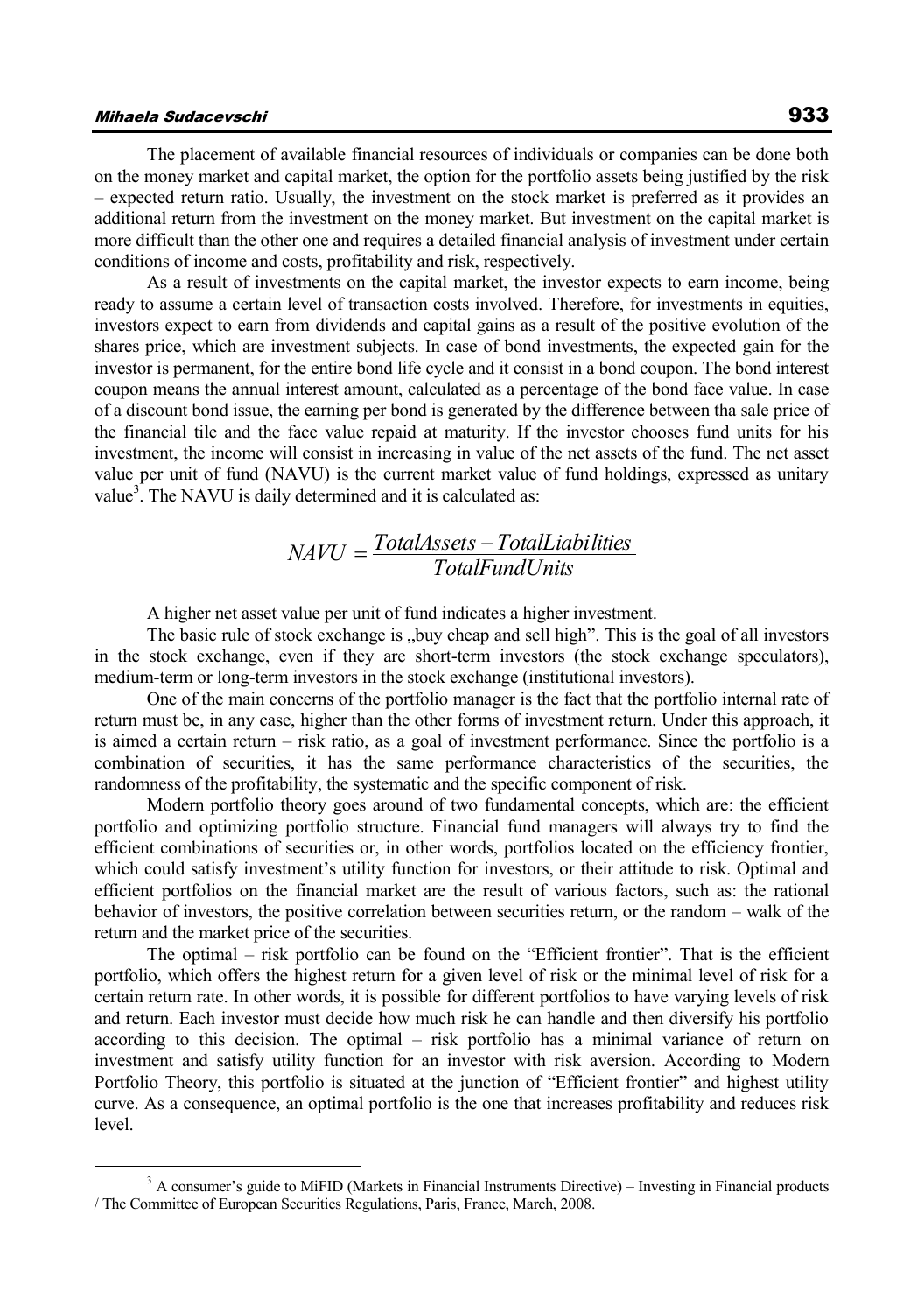In the portfolio management, the main feature is to reduce and even eliminate the specific risk using the portfolio diversification and taking into account that the return – risk criteria is the evaluation and efficient management framework of a securities portfolio.

For stock market investments, it is necessary to predict market trends, because knowing its characteristics may lead of an efficient portfolio.

The set of portfolios that have the highest level of return for each level of risk or the lowest risk for each level of return forms the "Efficient Frontier".

To optimize the relation return – risk, must met a few aspects: making an investment with a minimum return, placing just a specified percentage of available fund in financial assets and maintaining a liquid part of available funds.

By the efficient portfolio selection, Harry Markowitz introduced the risk quantification theory, using the concept of average expected return and its variance, As a result, the optimal portfolio will be chosen as the maximum return portfolio with minimum risk conditions, achieved by applying the mean – variance criterion.

Based on this model, William Sharpe developed Capital Assets Pricing Model.

In finance, the **capital asset pricing model (CAPM)** is used to determine a theoretically appropriate required rate of return of an asset, if that asset is to be added to an already welldiversified portfolio, given that asset's non-diversifiable risk. The model takes into account the asset's sensitivity to non-diversifiable risk (also known as systematic risk or market risk), often represented by the quantity beta (β) in the financial industry, as well as the expected return of the market and the expected return of a theoretical risk-free asset. Since beta reflects asset-specific sensitivity to nondiversifiable, i.e. market risk, the market as a whole, by definition, has a beta of one. Stock market indices are frequently used as local proxies for the market—and in that case (by definition) have a beta of one. An investor in a large, diversified portfolio (such as a mutual fund), therefore, expects performance in line with the market.<sup>4</sup>

$$
R_i = f(R_M),
$$

#### **Investment portfolio strategies**

The decision of how to manage the portfolio (active or passive strategy) depends on whether the manager has access to superior analysts. A portfolio manager with superior analysts or an investor who believes that he has the time and expertise to be a superior investor can manage a portfolio actively by looking for undervalued or overvalued securities and trading accordingly. In contrast, without access to superior investor, the manager should manage passively and assume that all securities are properly priced based on their levels of risk.

A portfolio manager with access to superior analysts who have unique and analytical ability should fellow their recommendations. The superior analysts should make investment recommendations for a certain proportion of the portfolio, and the portfolio manager should ensure that the risk preferences of the client are maintained<sup>5</sup>.

**Passive investment portfolio strategy** (or indexing strategy) starts from the premise that the investor has no information that would make him giving of his portfolio a different structure of the market portfolio, in which case, the portfolio risk is only the systematic risk. Passive investment management involves minimal trading, based on the belief that is impossible to beat averages on a risk – adjusted basis consistently.

 $\overline{a}$ 

<sup>4</sup> en.wikipedia.org – Capital Assets Pricing Model

 $5$  Reilly, Frank, Brown, C, Keith - Investments Analysis and Portfolio Management ( $10<sup>th</sup>$  Edition), South – Western Cengage Learning, Mason, Ohio, USA, 2012.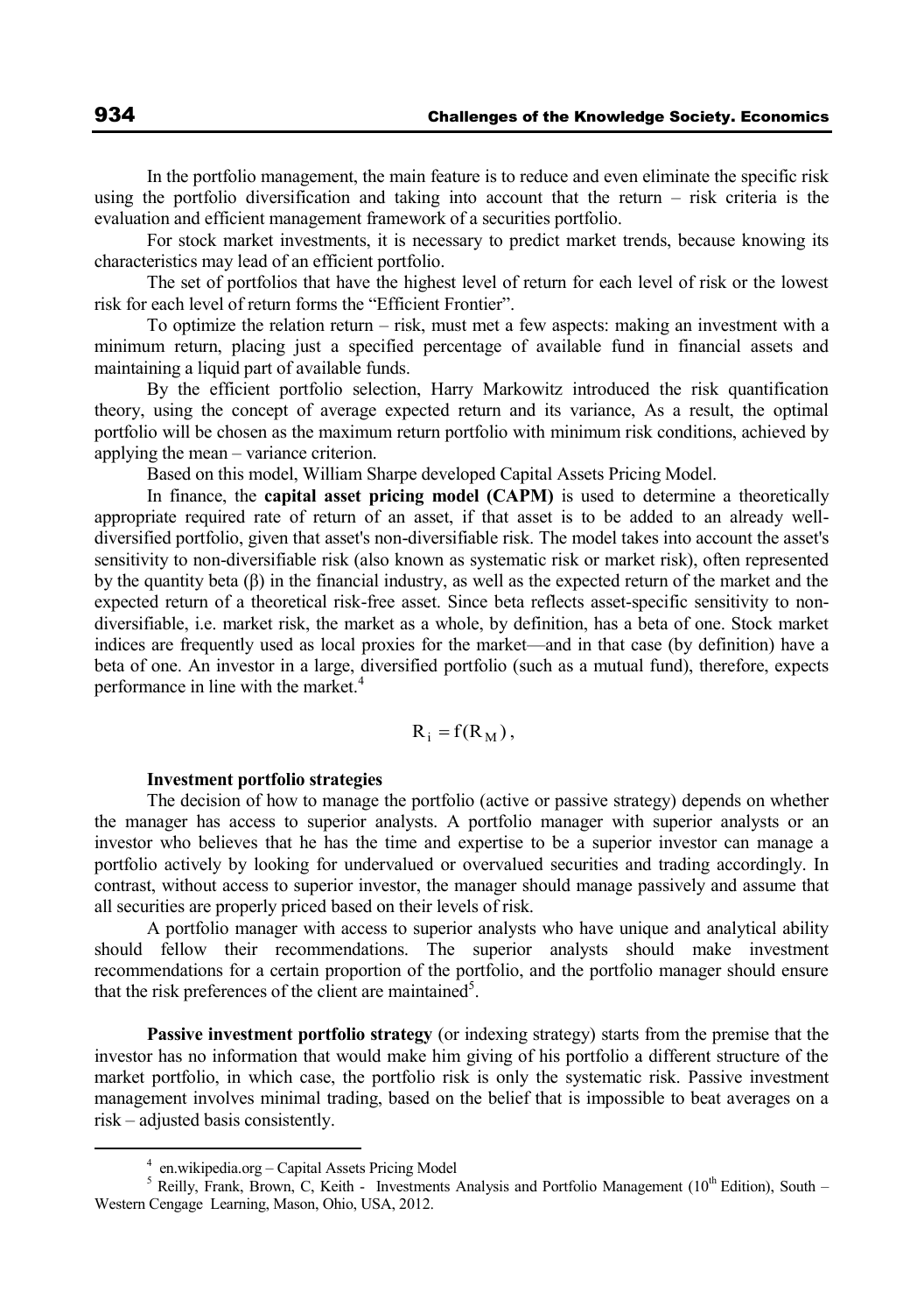The equations underlying this theory are:

$$
E(\overline{R}_{pf}) = E(\overline{R}_M)
$$
 and  $\sigma_{pf} = \sigma_M$ 

Where:  $E(\overline{R}_{pf})$  is the expected return for the portfolio, which depends on the expected return of all the assets returns in the portfolio

 $\sigma_M$  is the Variance of the portfolio's return, which depends on the variance of all the assets in the portfolio and the covariance of returns between al pairs of assets in the portfolio

 $E(R_M)$  is the market return, expressed by the official market index

 $\sigma_M$  variance of the market return

Indexing is a sensible strategy because the security market appears to be remarkably efficient in adjusting the new information. When information arises about individual stocks ar about the market as a whole, that information is generally reflected in market prices without delay. But passive management would sill be a winning strategy even if markets werw inefficient. This is so because winning performance must be a zero – sum. Clearly all stocks have to be held by some of certain investors achieve above – average returns, then it must be the case the other investors are achieving below – average performance. It is clear that all investors cannot be above average. $\degree$ 

If the market where portfolio securities are quoted is an efficient market, the only criterion considered for buying them is their relative capitalization. But it is not possible to know if the share's decreasing price is the effect of constitutive factors of securities. Investment passive strategy is considered the most appropriate method for managing a portfolio, in the stock exchange efficiency conditions. The result of choosing this strategy is the elimination of portfolio's specific risk.

Another great advantage of buy and hold strategy is also, the low cost, because broker's commission fees, spreads and other dealing costs become occasional rather than frequent. Passive strategy or buy- and-hold investment strategy means that rather than trading regularly securities are purchased and held for a long time (many years).

Another portfolio management strategy, opposite of the one, previously presented, is the active portfolio management. In an active portfolio strategy, a manager uses financial and economic indicators along with various other tools to forecast the market and achieve higher gains than a buyand-hold (passive) portfolio.

Active portfolio management strategy is based on the selection of securities included in the portfolio. Manager will select securities according to their own performance and not according to their affiliation to an index or sector. Active management objective is to achieve higher performance as the benchmark (the stock market's official index).Accordingly, the return rate obtained by the investment's active management, which involves investing in securities with high return rate and risk is random, being the result of a normal distribution around the average return. (Gaussian function). Managers who adopt this strategy relies on a certain degree of market's inefficiency. They noticed that it could be achieved a higher return rate for very short term, as long as financial asset's price is not steady. Portfolio active management can be applied both on the individual securities, in which case we are talking about "stock selection" (picking) and on various financial assets (from the stock exchange market and from the banking sector), in which case active management is called "active asset allocation". The third form of active management is "market timing", the strategy which is based on expectations of market's return development.

Portfolio managed by an active strategy has fewer titles than the one which is managed by the passive strategy, because requires individual analysis of each title of the portfolio. The active strategy also involves higher costs than the passive one.

<sup>6</sup> Burton G. Malkiel – "Passive Investment Strategies and Efficient Markets" - European Financial Management, Vol. 9. No. 1, 2003, Blackwell Publishing Ltd., 2003.